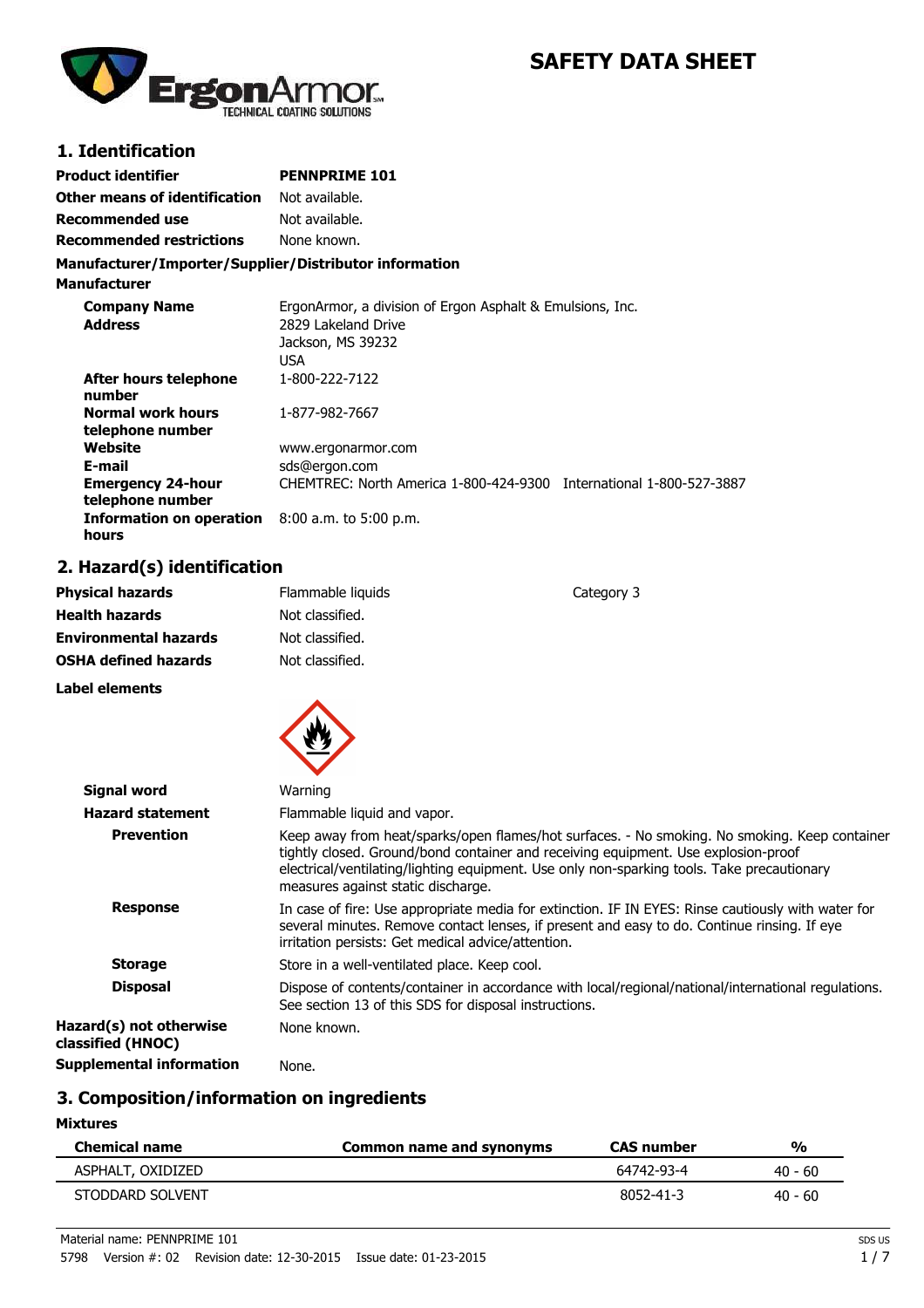| <b>Composition comments</b>                                                         | The full text for all R-phrases is displayed in Section 16 of the SDS.                                                                                                                                                                                                                                                                                                                                                                                                           |
|-------------------------------------------------------------------------------------|----------------------------------------------------------------------------------------------------------------------------------------------------------------------------------------------------------------------------------------------------------------------------------------------------------------------------------------------------------------------------------------------------------------------------------------------------------------------------------|
| 4. First-aid measures                                                               |                                                                                                                                                                                                                                                                                                                                                                                                                                                                                  |
| <b>Inhalation</b>                                                                   | Remove victim to fresh air and keep at rest in a position comfortable for breathing. For breathing<br>difficulties, oxygen may be necessary. Induce artificial respiration with the aid of a pocket mask<br>equipped with a one-way valve or other proper respiratory medical device. Get medical attention, if<br>needed.                                                                                                                                                       |
| <b>Skin contact</b>                                                                 | For hot product, immediately immerse in or flush the affected area with large amounts of cold<br>water to dissipate heat. For minor skin contact, avoid spreading material on unaffected skin. Wash<br>off with soap and plenty of water. If skin irritation occurs: Get medical advice/attention.                                                                                                                                                                               |
| Eye contact                                                                         | Immediately flush eyes with plenty of water for at least 15 minutes. If a contact lens is present, DO<br>NOT delay irrigation or attempt to remove the lens. Get medical attention if irritation develops and<br>persists.                                                                                                                                                                                                                                                       |
| <b>Ingestion</b>                                                                    | Rinse mouth thoroughly. Call a POISON CENTER or doctor/physician. Do not induce vomiting<br>without advice from poison control center. If vomiting occurs, keep head low so that stomach<br>content doesn't get into the lungs.                                                                                                                                                                                                                                                  |
| <b>Most important</b>                                                               | Not available.                                                                                                                                                                                                                                                                                                                                                                                                                                                                   |
| symptoms/effects, acute and<br>delayed                                              |                                                                                                                                                                                                                                                                                                                                                                                                                                                                                  |
| <b>Indication of immediate</b><br>medical attention and special<br>treatment needed | In case of shortness of breath, give oxygen. Keep victim warm. Keep victim under observation.<br>Symptoms may be delayed.                                                                                                                                                                                                                                                                                                                                                        |
| <b>General information</b>                                                          | IF exposed or concerned: Get medical advice/attention. In case of shortness of breath, give<br>oxygen. Keep victim warm. Keep victim under observation. Get medical attention if symptoms<br>occur. Ensure that medical personnel are aware of the material(s) involved, and take precautions to<br>protect themselves. Wash contaminated clothing before reuse.                                                                                                                 |
| 5. Fire-fighting measures                                                           |                                                                                                                                                                                                                                                                                                                                                                                                                                                                                  |
| Suitable extinguishing media                                                        | Foam. Carbon dioxide (CO2). Water fog. Dry chemical powder.                                                                                                                                                                                                                                                                                                                                                                                                                      |
| Unsuitable extinguishing<br>media                                                   | Do not use water jet.                                                                                                                                                                                                                                                                                                                                                                                                                                                            |
| <b>Specific hazards arising from</b><br>the chemical                                | Fire may produce irritating, corrosive and/or toxic gases.                                                                                                                                                                                                                                                                                                                                                                                                                       |
| Special protective equipment<br>and precautions for<br>firefighters                 | Firefighters must use standard protective equipment including flame retardant coat, helmet with<br>face shield, gloves, rubber boots, and in enclosed spaces, SCBA. Structural firefighters protective<br>clothing will only provide limited protection.                                                                                                                                                                                                                         |
| <b>Fire-fighting</b><br>equipment/instructions                                      | In case of fire and/or explosion do not breathe fumes. Firefighters must use standard protective<br>equipment including flame retardant coat, helmet with face shield, gloves, rubber boots, and in<br>enclosed spaces, SCBA. Move containers from fire area if you can do so without risk. Do not get<br>water inside container. Some of these materials, if spilled, may evaporate leaving a flammable<br>residue.                                                             |
| <b>Specific methods</b>                                                             | In the event of fire and/or explosion do not breathe fumes.                                                                                                                                                                                                                                                                                                                                                                                                                      |
| 6. Accidental release measures                                                      |                                                                                                                                                                                                                                                                                                                                                                                                                                                                                  |
| <b>Personal precautions,</b><br>protective equipment and<br>emergency procedures    | Keep unnecessary personnel away. Keep upwind. Keep out of low areas. Ventilate closed spaces<br>before entering them. Do not touch damaged containers or spilled material unless wearing<br>appropriate protective clothing. Do not touch or walk through spilled material.                                                                                                                                                                                                      |
| <b>Methods and materials for</b><br>containment and cleaning up                     | Stop the flow of material, if this is without risk. Use a non-combustible material like vermiculite,<br>sand or earth to soak up the product and place into a container for later disposal.                                                                                                                                                                                                                                                                                      |
|                                                                                     | Never return spills in original containers for re-use.                                                                                                                                                                                                                                                                                                                                                                                                                           |
| <b>Environmental precautions</b>                                                    | Prevent further leakage or spillage if safe to do so. Do not contaminate water. If this material is<br>spilled into navigable waters and creates a visible sheen, it is reportable to the National Response<br>Center.                                                                                                                                                                                                                                                           |
| 7. Handling and storage                                                             |                                                                                                                                                                                                                                                                                                                                                                                                                                                                                  |
| <b>Precautions for safe handling</b>                                                | Avoid heat, sparks, open flames and other ignition sources. Avoid breathing<br>dust/fume/gas/mist/vapors/spray. Wear personal protective equipment. Do not use in areas<br>without adequate ventilation. Avoid prolonged exposure. When using, do not eat, drink or smoke.<br>Wash hands thoroughly after handling. Do not empty into drains. Hydrogen sulfide, a very highly<br>toxic gas, may be present with this material. Keep face clear of tank and/or tank car openings. |
| <b>Conditions for safe storage,</b><br>including any                                | Store in a well-ventilated place. Keep container closed. Keep container dry. Keep away from food,<br>drink and animal feedingstuffs. Keep out of reach of children. Use care in handling/storage.                                                                                                                                                                                                                                                                                |

**incompatibilities**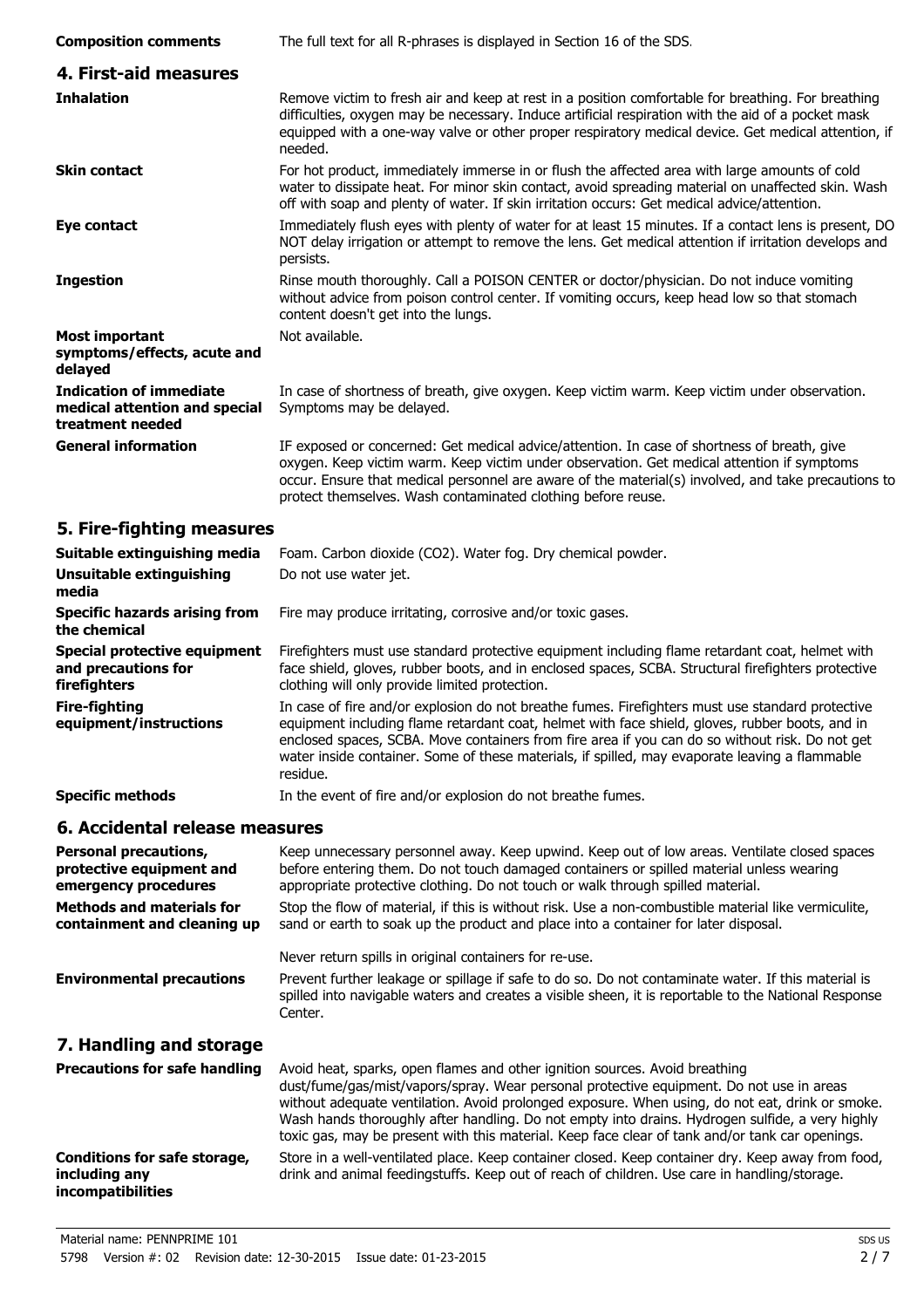# **8. Exposure controls/personal protection**

#### **Occupational exposure limits**

#### **US. OSHA Table Z-1 Limits for Air Contaminants (29 CFR 1910.1000)**

| <b>Components</b>                           | <b>Type</b>                                                                                                                                                                                                                                 | <b>Value</b> |  |
|---------------------------------------------|---------------------------------------------------------------------------------------------------------------------------------------------------------------------------------------------------------------------------------------------|--------------|--|
| STODDARD SOLVENT (CAS<br>8052-41-3)         | PEL                                                                                                                                                                                                                                         | 2900 mg/m3   |  |
|                                             |                                                                                                                                                                                                                                             | 500 ppm      |  |
| <b>US. ACGIH Threshold Limit Values</b>     |                                                                                                                                                                                                                                             |              |  |
| <b>Components</b>                           | <b>Type</b>                                                                                                                                                                                                                                 | <b>Value</b> |  |
| STODDARD SOLVENT (CAS<br>8052-41-3)         | <b>TWA</b>                                                                                                                                                                                                                                  | $100$ ppm    |  |
| <b>U.S. - NIOSH</b>                         |                                                                                                                                                                                                                                             |              |  |
| <b>Components</b>                           | <b>Type</b>                                                                                                                                                                                                                                 | <b>Value</b> |  |
| ASPHALT, OXIDIZED (CAS<br>64742-93-4)       | <b>REL</b>                                                                                                                                                                                                                                  | 5 mg/m $3$   |  |
| US. NIOSH: Pocket Guide to Chemical Hazards |                                                                                                                                                                                                                                             |              |  |
| <b>Components</b>                           | <b>Type</b>                                                                                                                                                                                                                                 | <b>Value</b> |  |
| STODDARD SOLVENT (CAS<br>8052-41-3)         | Ceiling                                                                                                                                                                                                                                     | 1800 mg/m3   |  |
|                                             | <b>TWA</b>                                                                                                                                                                                                                                  | 350 mg/m3    |  |
| <b>Biological limit values</b>              | No biological exposure limits noted for the ingredient(s).                                                                                                                                                                                  |              |  |
| <b>Appropriate engineering</b><br>controls  | Provide adequate ventilation, including appropriate local extraction, to ensure that the defined<br>occupational exposure limit is not exceeded.                                                                                            |              |  |
|                                             | Individual protection measures, such as personal protective equipment                                                                                                                                                                       |              |  |
| Eye/face protection                         | Wear safety glasses; chemical goggles (if splashing is possible).                                                                                                                                                                           |              |  |
| <b>Hand protection</b>                      | Chemical resistant gloves are recommended. If contact with forearms is likely wear gauntlet style<br>gloves.                                                                                                                                |              |  |
| <b>Other</b>                                | It is a good industrial hygiene practice to minimize skin contact. Wear appropriate clothing to<br>prevent any possibility of liquid contact and repeated or prolonged vapor contact.                                                       |              |  |
| <b>Respiratory protection</b>               | When workers are facing concentrations above the exposure limit they must use appropriate<br>certified respirators.                                                                                                                         |              |  |
| <b>Thermal hazards</b>                      | Not available.                                                                                                                                                                                                                              |              |  |
| <b>General hygiene</b><br>considerations    | When using, do not eat, drink or smoke. Avoid contact with eyes. Avoid contact with skin. Wash<br>hands before breaks and immediately after handling the product. Handle in accordance with good<br>industrial hygiene and safety practice. |              |  |

### **9. Physical and chemical properties**

| <b>Appearance</b>                                 | Viscous liquid                    |  |
|---------------------------------------------------|-----------------------------------|--|
| <b>Physical state</b>                             | Solid.                            |  |
| Form                                              | Liquid.                           |  |
| Color                                             | Brown to. Black                   |  |
| Odor                                              | Mild Petroleum Odor               |  |
| <b>Odor threshold</b>                             | Not available.                    |  |
| рH                                                | Not available.                    |  |
| <b>Melting point/freezing point</b>               | No Data                           |  |
| Initial boiling point and<br>boiling range        | 300 °F (148.89 °C)                |  |
| Flash point                                       | 105.0 °F (40.6 °C) Tag Closed Cup |  |
| <b>Evaporation rate</b>                           | 70                                |  |
| Flammability (solid, gas)                         | Not available.                    |  |
| Upper/lower flammability or explosive limits      |                                   |  |
| Flammability limit - lower 0.9 % estimated<br>(%) |                                   |  |
| <b>Flammability limit -</b><br>upper $(\%)$       | 6 % estimated                     |  |

Not available.

**Explosive limit - lower**

**(%)**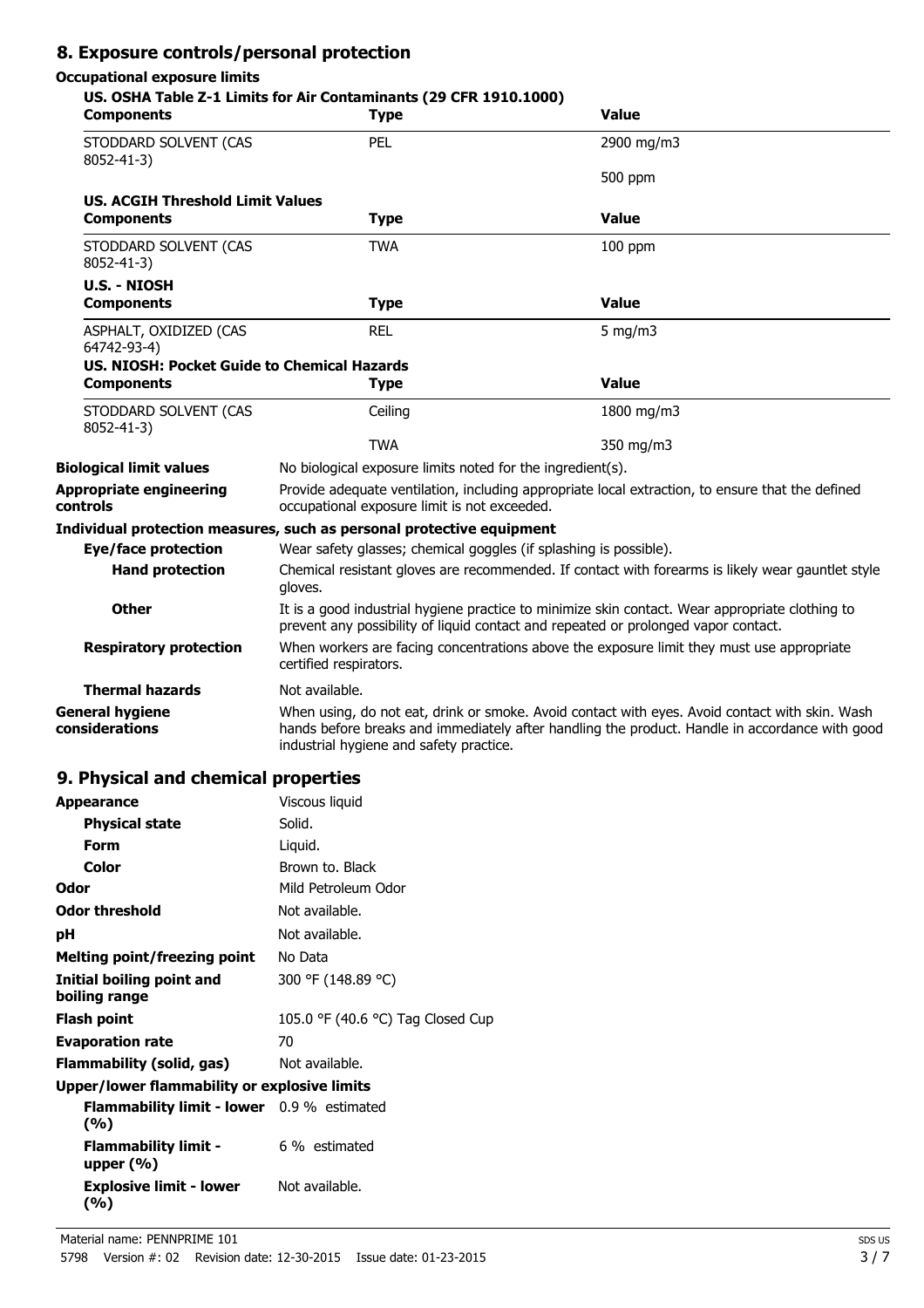| <b>Explosive limit - upper</b><br>(%)             | Not available.     |
|---------------------------------------------------|--------------------|
| Vapor pressure                                    | $< 50$ psi         |
| Vapor density                                     | > 4.5              |
| <b>Relative density</b>                           | Not available.     |
| Solubility(ies)                                   |                    |
| <b>Solubility (water)</b>                         | Insoluble          |
| <b>Partition coefficient</b><br>(n-octanol/water) | Not available.     |
| <b>Auto-ignition temperature</b>                  | No Data            |
| Decomposition temperature                         | Not available.     |
| Viscosity                                         | Not available.     |
| <b>Other information</b>                          |                    |
| <b>Density</b>                                    | 7.00 - 8.00 lb/gal |
| <b>Flammability class</b>                         | Class II           |

# **10. Stability and reactivity**

| <b>Reactivity</b>                            | The product is stable and non-reactive under normal conditions of use, storage and transport. |
|----------------------------------------------|-----------------------------------------------------------------------------------------------|
| <b>Chemical stability</b>                    | Stable at normal conditions.                                                                  |
| <b>Possibility of hazardous</b><br>reactions | Hazardous polymerization does not occur.                                                      |
| <b>Conditions to avoid</b>                   | Heat, flames and sparks.                                                                      |
| <b>Incompatible materials</b>                | Strong oxidizing agents.                                                                      |
| <b>Hazardous decomposition</b><br>products   | Irritants. Carbon oxides. Sulphur oxides.                                                     |

# **11. Toxicological information**

#### **Information on likely routes of exposure**

| <b>Ingestion</b>                                                                          | occupational exposure.                                                                                              | May cause discomfort if swallowed. However, ingestion is not likely to be a primary route of    |
|-------------------------------------------------------------------------------------------|---------------------------------------------------------------------------------------------------------------------|-------------------------------------------------------------------------------------------------|
| <b>Inhalation</b>                                                                         |                                                                                                                     | Vapors have a narcotic effect and may cause headache, fatique, dizziness and nausea.            |
| <b>Skin contact</b>                                                                       |                                                                                                                     | Frequent or prolonged contact may defat and dry the skin, leading to discomfort and dermatitis. |
| Eye contact                                                                               | May be irritating to eyes.                                                                                          |                                                                                                 |
| <b>Symptoms related to the</b><br>physical, chemical and<br>toxicological characteristics | Not available.                                                                                                      |                                                                                                 |
| <b>Information on toxicological effects</b>                                               |                                                                                                                     |                                                                                                 |
| <b>Acute toxicity</b>                                                                     | Not classified.                                                                                                     |                                                                                                 |
| <b>Skin corrosion/irritation</b>                                                          |                                                                                                                     | May cause defatting of the skin, but is neither an irritant nor a sensitizer.                   |
| Serious eye damage/eye<br>irritation                                                      | Not classified. May be irritating to eyes.                                                                          |                                                                                                 |
| <b>Respiratory or skin sensitization</b>                                                  |                                                                                                                     |                                                                                                 |
| <b>Respiratory sensitization</b>                                                          | Not available.                                                                                                      |                                                                                                 |
| <b>Skin sensitization</b>                                                                 | Not a skin sensitizer.                                                                                              |                                                                                                 |
| <b>Germ cell mutagenicity</b>                                                             | No data available to indicate product or any components present at greater than 0.1% are<br>mutagenic or genotoxic. |                                                                                                 |
| Carcinogenicity                                                                           |                                                                                                                     | None of this product's components are listed by ACGIH, IARC, NIOSH, NTP or OSHA.                |
|                                                                                           | <b>IARC Monographs. Overall Evaluation of Carcinogenicity</b>                                                       |                                                                                                 |
| ASPHALT, OXIDIZED (CAS 64742-93-4)<br>STODDARD SOLVENT (CAS 8052-41-3)                    | US. OSHA Specifically Regulated Substances (29 CFR 1910.1001-1050)                                                  | 2A Probably carcinogenic to humans.<br>3 Not classifiable as to carcinogenicity to humans.      |
| Not listed.                                                                               |                                                                                                                     |                                                                                                 |
| <b>Reproductive toxicity</b>                                                              | Not classified.                                                                                                     |                                                                                                 |
| <b>Specific target organ toxicity</b><br>- single exposure                                | Central nervous system.                                                                                             |                                                                                                 |
| Specific target organ toxicity<br>- repeated exposure                                     | Not available.                                                                                                      |                                                                                                 |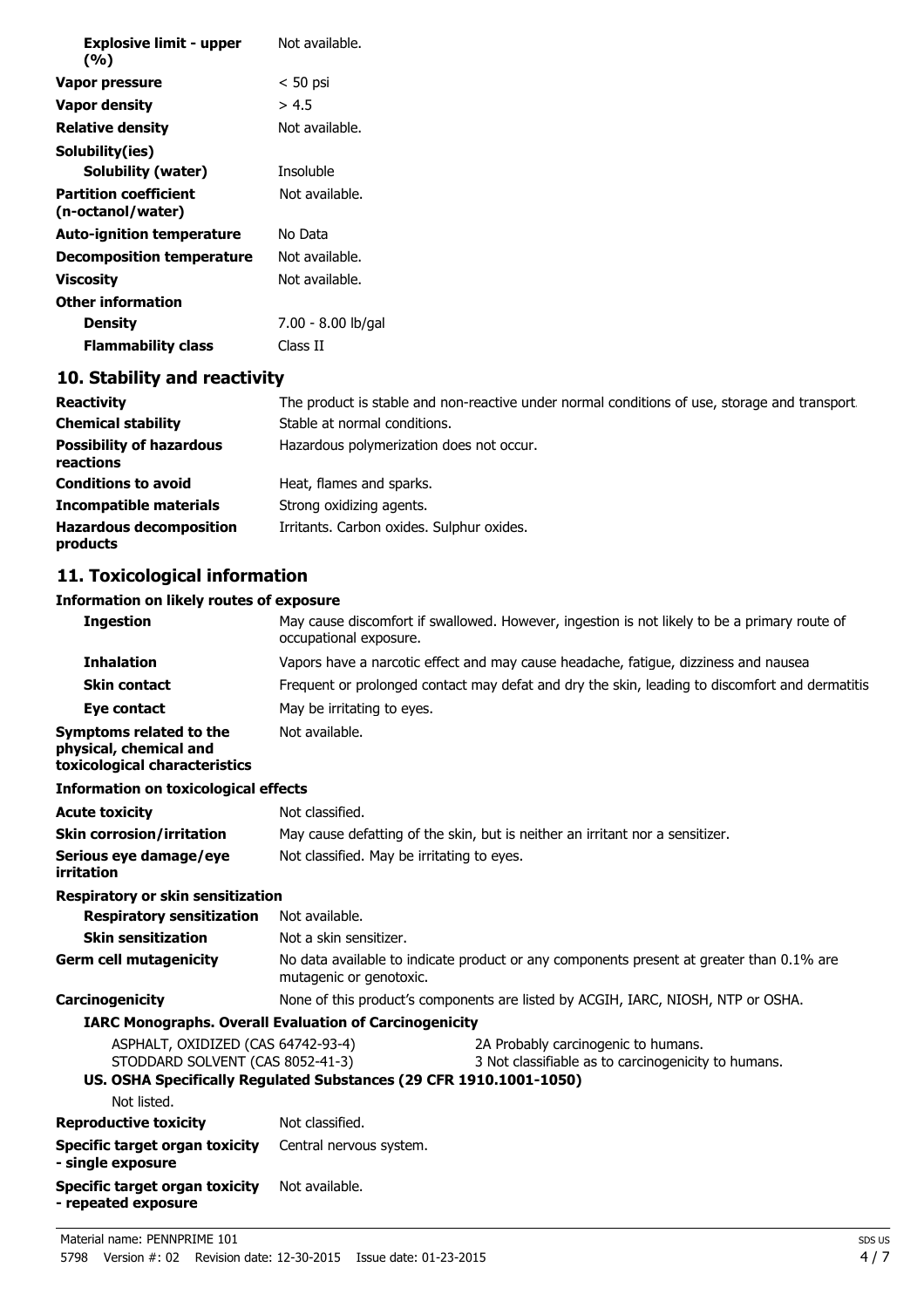| <b>Aspiration hazard</b> | Not classified.                               |
|--------------------------|-----------------------------------------------|
| <b>Chronic effects</b>   | Prolonged exposure may cause chronic effects. |

# **12. Ecological information**

| <b>Ecotoxicity</b>                                                    | Not expected to be harmful to aquatic organisms. |  |
|-----------------------------------------------------------------------|--------------------------------------------------|--|
| Persistence and degradability                                         | Not available.                                   |  |
| <b>Bioaccumulative potential</b>                                      | Not available.                                   |  |
| Partition coefficient n-octanol / water (log Kow)<br>STODDARD SOLVENT | $3.16 - 7.15$                                    |  |
| <b>Mobility in soil</b>                                               | Not available.                                   |  |
| <b>Other adverse effects</b>                                          | Not available.                                   |  |

## **13. Disposal considerations**

| <b>Disposal instructions</b>                    | Dispose of contents/container in accordance with local/regional/national/international regulations.<br>If discarded, this product is considered a RCRA ignitable waste, D001. |
|-------------------------------------------------|-------------------------------------------------------------------------------------------------------------------------------------------------------------------------------|
| Hazardous waste code                            | D001: Waste Flammable material with a flash point <140 F                                                                                                                      |
| <b>Waste from residues /</b><br>unused products | Dispose of in accordance with local regulations.                                                                                                                              |
| <b>Contaminated packaging</b>                   | Empty containers should be taken to an approved waste handling site for recycling or disposal.                                                                                |

# **14. Transport information**

| <b>DOT</b>  |                                        |                                                                                                |
|-------------|----------------------------------------|------------------------------------------------------------------------------------------------|
|             | <b>UN number</b>                       | <b>UN1999</b>                                                                                  |
|             | <b>UN proper shipping name</b>         | Tars, liquid                                                                                   |
|             | <b>Transport hazard class(es)</b>      |                                                                                                |
|             | <b>Class</b>                           | Combustible Liquid                                                                             |
|             | <b>Subsidiary risk</b>                 |                                                                                                |
|             | Label(s)                               | 3                                                                                              |
|             | <b>Packing group</b>                   | Ш                                                                                              |
|             | <b>Special precautions for</b>         | If shipped by ground in quantities LESS than 119 gallons (450 L): Not regulated as a hazardous |
|             | user                                   | material.                                                                                      |
|             | <b>Special provisions</b>              | B1, B52, IB3, T4, TP1, TP29                                                                    |
|             | <b>Packaging exceptions</b>            | 150                                                                                            |
|             | Packaging non bulk                     | 203                                                                                            |
|             | <b>Packaging bulk</b>                  | 242                                                                                            |
| <b>IATA</b> |                                        |                                                                                                |
|             | <b>UN number</b>                       | <b>UN1999</b>                                                                                  |
|             | <b>UN proper shipping name</b>         | Tars, liquid                                                                                   |
|             | <b>Transport hazard class(es)</b>      |                                                                                                |
|             | <b>Class</b>                           | 3                                                                                              |
|             | <b>Subsidiary risk</b>                 |                                                                                                |
|             | <b>Packing group</b>                   | Ш                                                                                              |
|             | <b>Environmental hazards</b>           | No.                                                                                            |
|             | <b>ERG Code</b>                        | 3L                                                                                             |
|             | <b>Special precautions for</b>         | Not available.                                                                                 |
|             | user                                   |                                                                                                |
|             | <b>Other information</b>               |                                                                                                |
|             | Passenger and cargo                    | Allowed.                                                                                       |
|             | aircraft                               |                                                                                                |
|             | <b>Cargo aircraft only</b>             | Allowed.                                                                                       |
| <b>IMDG</b> |                                        |                                                                                                |
|             | <b>UN number</b>                       | <b>UN1999</b>                                                                                  |
|             | <b>UN proper shipping name</b>         | Tars, liquid                                                                                   |
|             | <b>Transport hazard class(es)</b>      |                                                                                                |
|             | <b>Class</b>                           | 3                                                                                              |
|             | <b>Subsidiary risk</b>                 | $\overline{\phantom{a}}$                                                                       |
|             | Packing group                          | $\rm III$                                                                                      |
|             | <b>Environmental hazards</b>           |                                                                                                |
|             | <b>Marine pollutant</b>                | No.                                                                                            |
|             | <b>EmS</b>                             | $F-E$ , S- $E^*$                                                                               |
|             | <b>Special precautions for</b><br>user | Not available.                                                                                 |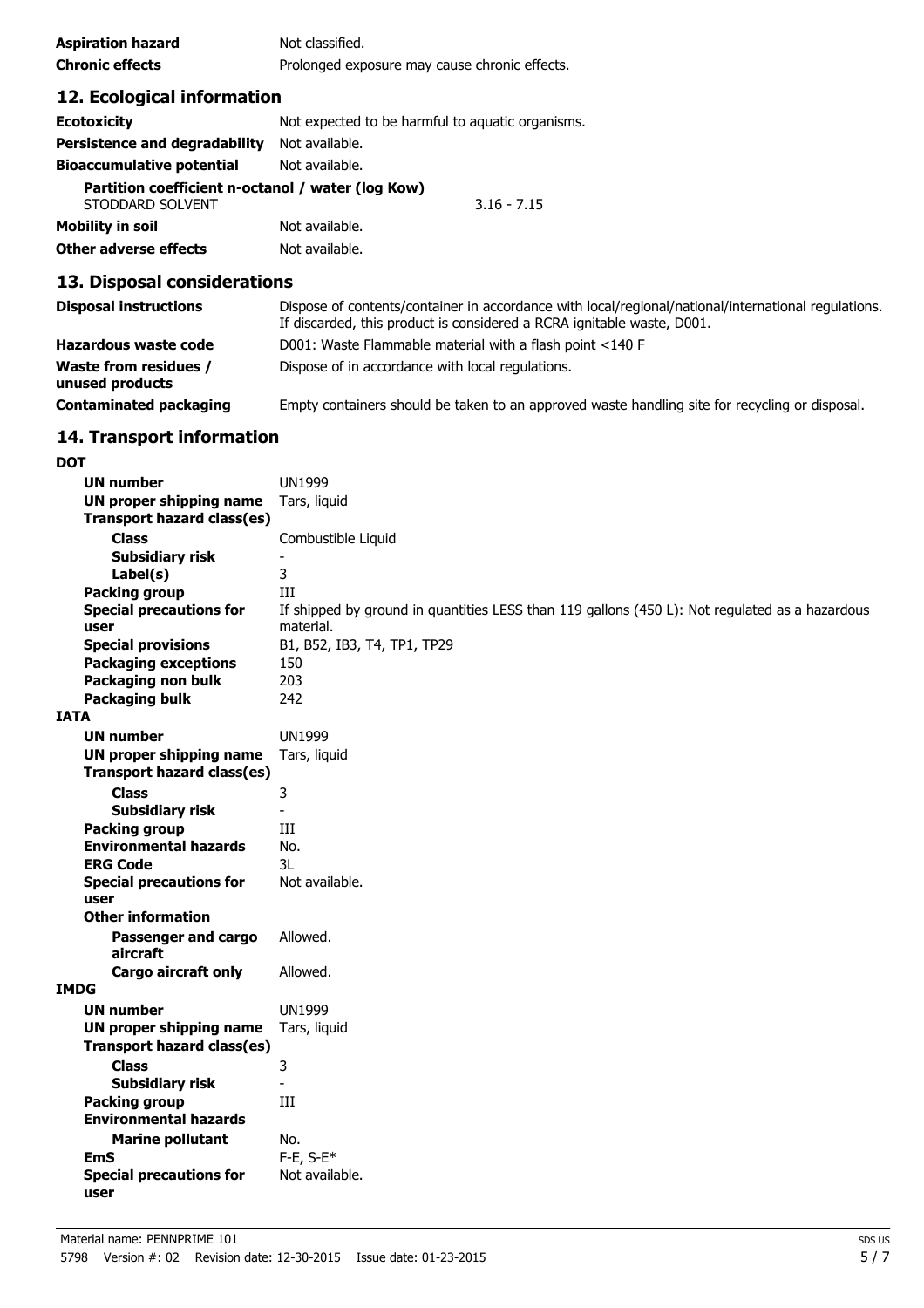**Transport in bulk according to** Not available. **Annex II of MARPOL 73/78 and the IBC Code**

**DOT**



**Further information** If shipped by ground in quantities LESS than 119 gallons (450 L): Not regulated as a hazardous material. If shipped by vessel in individual containers that are less than 7.9 gallons (30 L) each, then IMDG 2.3.2.5 exception applies: Not regulated as a hazardous material.

#### **15. Regulatory information**

**US federal regulations** This product is a "Hazardous Chemical" as defined by the OSHA Hazard Communication Standard, 29 CFR 1910.1200.

CERCLA/SARA Hazardous Substances - Not applicable.

#### **TSCA Section 12(b) Export Notification (40 CFR 707, Subpt. D)** Not regulated.

**CERCLA Hazardous Substance List (40 CFR 302.4)**

Not listed.

**US. OSHA Specifically Regulated Substances (29 CFR 1910.1001-1050)**

Not listed.

#### **Superfund Amendments and Reauthorization Act of 1986 (SARA)**

**Hazard categories** Immediate Hazard - No Delayed Hazard - No Fire Hazard - Yes Pressure Hazard - No Reactivity Hazard - No

#### **SARA 302 Extremely hazardous substance**

Not listed.

| SARA 311/312       | No |
|--------------------|----|
| Hazardous chemical |    |

# **SARA 313 (TRI reporting)**

Not regulated.

#### **Other federal regulations**

**Clean Air Act (CAA) Section 112 Hazardous Air Pollutants (HAPs) List**

Not regulated.

#### **Clean Air Act (CAA) Section 112(r) Accidental Release Prevention (40 CFR 68.130)**

Not regulated.

**Safe Drinking Water Act** Not regulated.

**(SDWA)**

**US state regulations** WARNING: This product contains a chemical known to the State of California to cause cancer.

#### **US. Massachusetts RTK - Substance List**

STODDARD SOLVENT (CAS 8052-41-3)